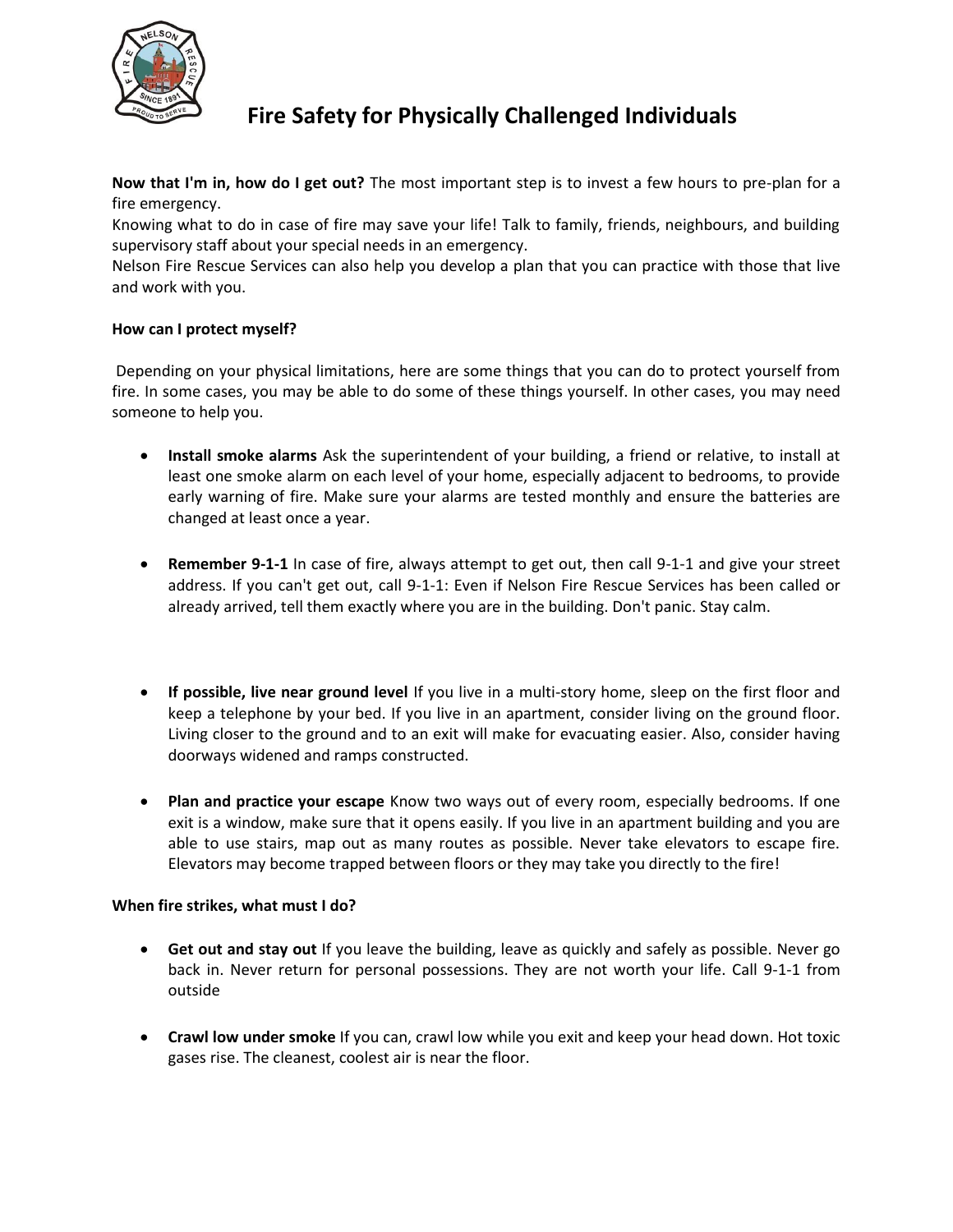- **Keep doors closed** A closed door will help slow the spread of fire, smoke and heat. If you hear a smoke alarm, smell smoke or suspect fire, feel the door. If the door feels cool, open it just a crack to check for smoke. If there is none, leave by your planned escape route. If the door feels hot when you touch it, don't open it. Don't panic. Escape out the window or use your alternate exit.
- **If you can't leave your room or apartment** Stay calm. Seal cracks around doors and vents as best as you can, using wet towels if possible. Open a window and stay low by it to breathe fresh air. If there's a phone in the room, call 9-1-1, tell them you are trapped and exactly where you are in the building. Shout for help or use a whistle and signal your position by waving a bright cloth, towel, sheet or flashlight.
- **Stop, drop and roll** If your clothes catch fire, stop where you are. Drop gently to the ground. Roll over-and-over to put the flames out. Depending on your physical limitations, you may need someone's help to smother the fire. Don't try to put the flames out with your hands.

### **What are some of the ways that I can help prevent a fire?**

#### **Be alert to careless smoking**

- Use large, deep ashtrays. Don't empty ashes into the garbage. Place contents in a metal container or toilet. Check upholstered furniture for dropped or hidden cigarette butts.
- Never smoke when you are in bed, feeling drowsy or while on medication.

#### **Be kitchen alert**

- Never leave cooking unattended on your stove.
- Avoid loose sleeves while cooking; loose clothing easily catches fire.
- Keep pot handles turned toward the back of your stove. In case of a grease or pan fire, smother flames with a close-fitting pot lid or a larger pan.

### **Check your appliances**

- Examine cords and plugs to your stove, oven, toaster, coffee maker and other cooking devices for signs of cracking or fraying.
- Look for signs of overheating.
- Check for a recognized testing laboratory label to show that the unit has been safely designed.

### **Use space heaters carefully**

- Purchase CSA- or ULC-approved heaters only.
- Always keep a 90 cm (3 feet) clearance on all sides of the heater.
- Be careful not to come in contact with the heater. Many space heaters can easily ignite clothing, other textiles and paper.
- Unplug them when not in use.

### **Cool a burn**

• Immediately apply cool running water under to a burn for 5 to 10 minutes to reduce pain and avoid the risk of more skin damage. Don't use butter or salve since they only trap heat and cause more skin damage. Seek immediate medical attention if blisters appear or skin is charred.